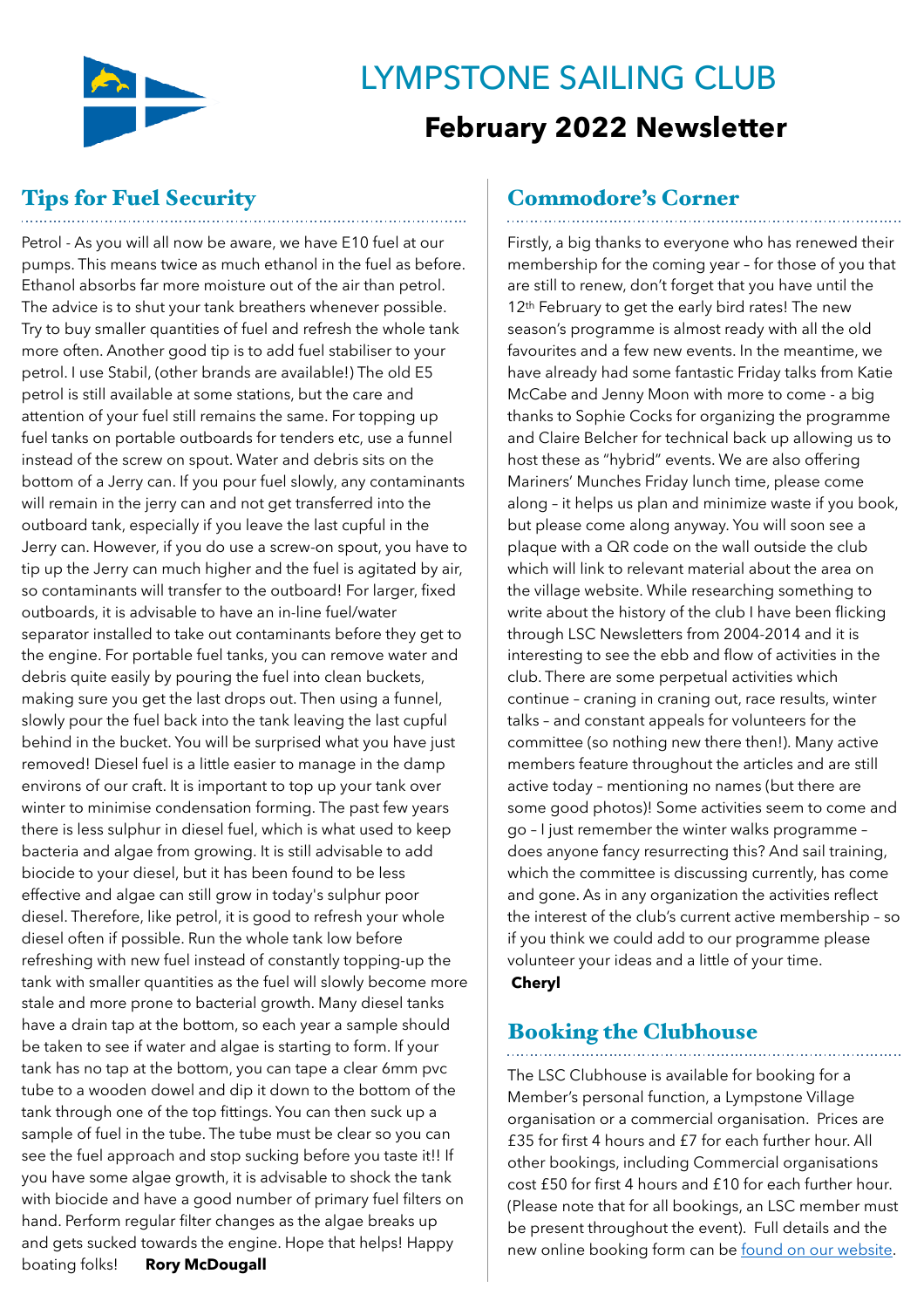

# **LYMPSTONE SAILING CLUB**

#### LSC Contacts

| Commodore                           | Cheryl Scudamore  |  |
|-------------------------------------|-------------------|--|
| Vice Commodore                      | Claire Belcher    |  |
| Membership                          | Nick Walding      |  |
| Secretary                           | Jim Trice         |  |
| Rear Commodore.                     | vacant            |  |
| Treasurer                           | Adam Rejzl        |  |
| Newsletter                          | Margaret Turgoose |  |
| Website: lympstonesailingclub.co.uk |                   |  |

| <b>DIARY DATES</b> |        |  |                                                |
|--------------------|--------|--|------------------------------------------------|
| Sat                |        |  | 29 Jan 19:30 Dinner at The Swan                |
| Fri                | 18 Feb |  | 19:30 Sailing USA by Polly Jarman              |
| Fri                |        |  | 4 March 19:30 The Old Tides by Brian<br>Mather |
| Fri                |        |  | 18 Mar 19:30 Music Quiz                        |
| Wed                |        |  | 20 April tbc Craning afloat (tbc)              |

### Social Activities

**Mariners' Munches Fridays: 7th January to 25th March 12 - 1.30pm:** There is no need to book in advance, but do put it in your diary to come down. It is an event enjoyed by all ages; retired people, people working from home and parents with preschool children. It is contactless payment. Homemade soup with bread £2.50, sandwiches £2.50, dessert £1.50, tea or coffee 50p. Best value lunch in Lympstone and latecomers can be disappointed if we run out of choices! We plan to have some gluten free rolls available in the freezer if needed. ANYONE AVAILABLE TO HELP ON 4TH FEB OR 11TH MARCH PLEASE CONTACT ME [judith\\_carter@hotmail.com.](mailto:judith_carter@hotmail.com) You will not be on your own - someone else with experience, (probably me) will do it with you. Gluten free rolls can be provided.

#### **Friday Talks: Friday 18th February:** Sailing USA by Polly Jarman, **Friday 4th March: Brain Mather, The Old Tides (videos of Lympstone)**

**Friday 18th March:** Music Quiz

#### **Judith Carter**

*Lympstone Sailing Club actively encourage members to take a Lateral Flow Test before attending club events.*

#### Membership Renewal

Just a quick note to say that so far we have retained two thirds of last year's membership which is fantastic! Thank you to everyone who has renewed so far. And for those of you who haven't renewed yet, the early bird discount won't be around forever and you have until midnight on February  $12<sup>th</sup>$  to make use of the discount before the fees go back to full price. If you have any questions please do get in contact via [membership@lympstonesailingclub.co.uk.](mailto:membership@lympstonesailingclub.co.uk) **Nick Walding Membership Secretary**

### Harbour Board

Further to the paragraph in January, the Lympstone Fishery & Harbour Association holds its AGM in the Club on Tuesday 15th February. Doors open 7:30 pm for 8pm start. The Bar can operate before and after the AGM proceedings if a volunteer steps up. AGM details will be posted on the LF&HA Noticeboard from 2nd February. **Richard Crisp**

### First Aid Course

RYA First Aid Course, Sunday 27th March 9.15 to 5pm. Details to follow. Contact Judith if you want to reserve a place, [judith\\_carter@hotmail.com](mailto:judith_carter@hotmail.com)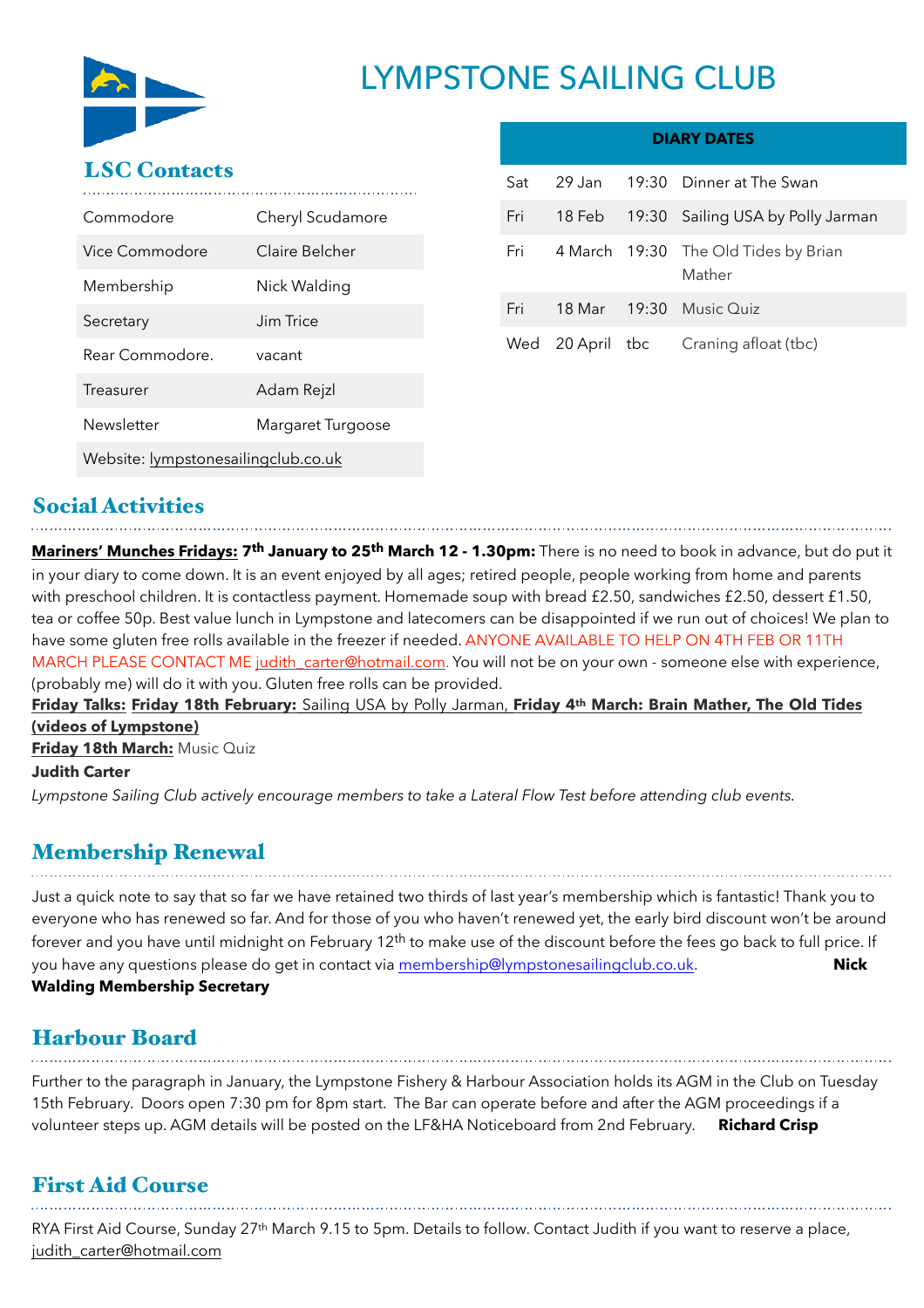

## LYMPSTONE SAILING CLUB

#### How well do you know the rules?

Dougal has set this puzzle to test our knowledge of the rules of dinghy racing. See answer on page 4.



### Out of the Exe and Turn Left (John goes adventuring again…)

#### Lympstone to Weymouth

I am taking Holly Blue to the Solent, weather permitting, at the end of July to celebrate the 60th Anniversary of the birth of the Elizabethan range of yachts in Lymington. Should anyone like the idea of turning 'left' out of the Exe instead of the normal 'right' it might be useful to record some planning considerations, which I find helpful. Leaving the Exe my first port of call is generally Weymouth or, if anchoring, Portland Harbour - about 45 nm away. In suitable conditions there is Lyme Regis or West Bay if shorter legs are wanted. From Weymouth I go directly into the Solent or, wind permitting, into Studland Bay and from there into the Solent. The leg to Weymouth includes rounding Portland Bill and its fearsome race, which you go either inside or well outside. This is the most critical tidal gate in the passage. To avoid the worst of the Portland Race and to have a bit of help from the tide, I usually go inside the race, where the window for rounding, going east, is HW Plymouth -2 to HW +2. This gate needs to be taken seriously and I normally try to get there at the start of the window in order to give me a bit of leeway if I don't make the speed that I had planned: slowing down is not a problem! This determines when you leave the Exe as the distance from the SWM to the Bill is 37 nm and at an average of 4 1/2 kn this takes 8 hours: although this may need a little bit of mechanical help from time to time. This dictates when you leave the Exe and when you leave Lympstone. If these departure times are not suitable or inconvenient I go round to Ansteys or Torquay the previous day so that I can leave at any time irrespective of tide times. But it does give a slightly longer trip - 39 nm from the Ore Stone to the Bill.